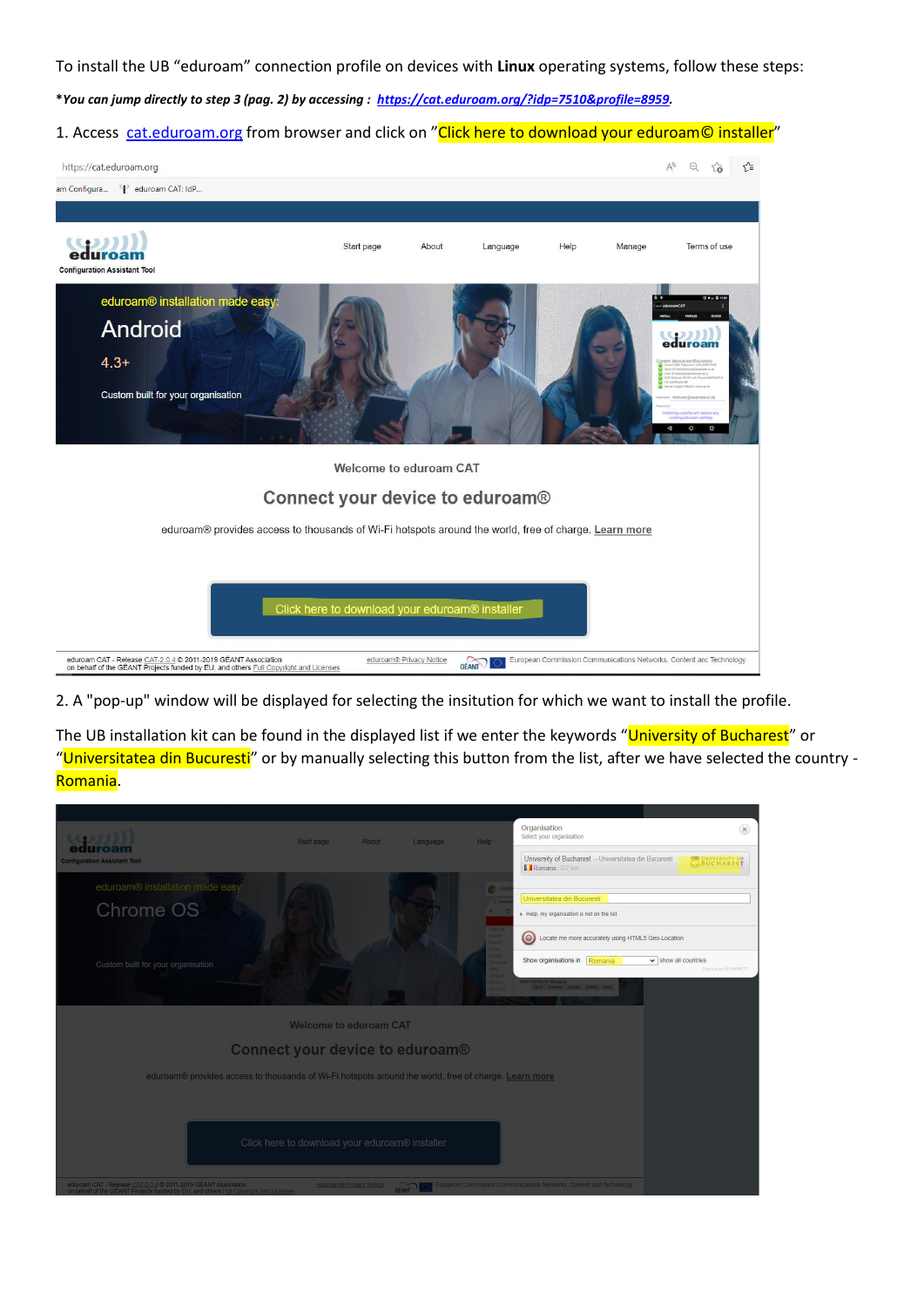3. The platform provides the preconfigured Linux kit for download.

Click on the button that displays the profile name and download it locally.

*\*for this example, the "Downloads" folder was used for downloading.*



## This is a linux executable file named "eduroam-linux-eduroamUB.py".

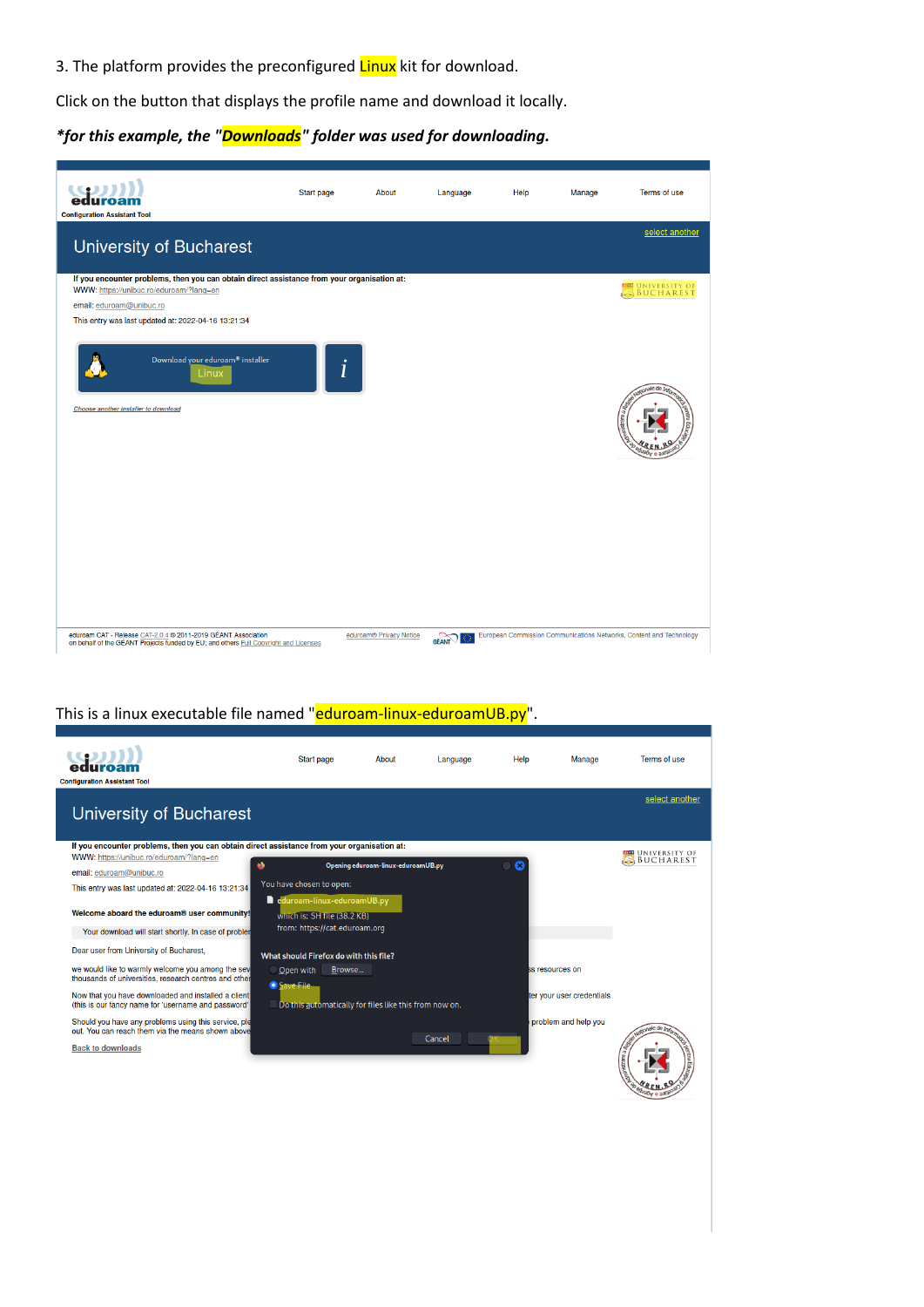In the next step, you need to use a Command Line Interface (CLI).

Here, we need to go to the path where the file was downloaded and then run it by performing the following commands:

## cd Downloads/

python3 eduroam-linux-eduroamUB.py



EMAIL: eduroam@unibuc.ro WWW: https://unibuc.ro/eduroam/?lang=en

Installer created with software from the GEANT project.

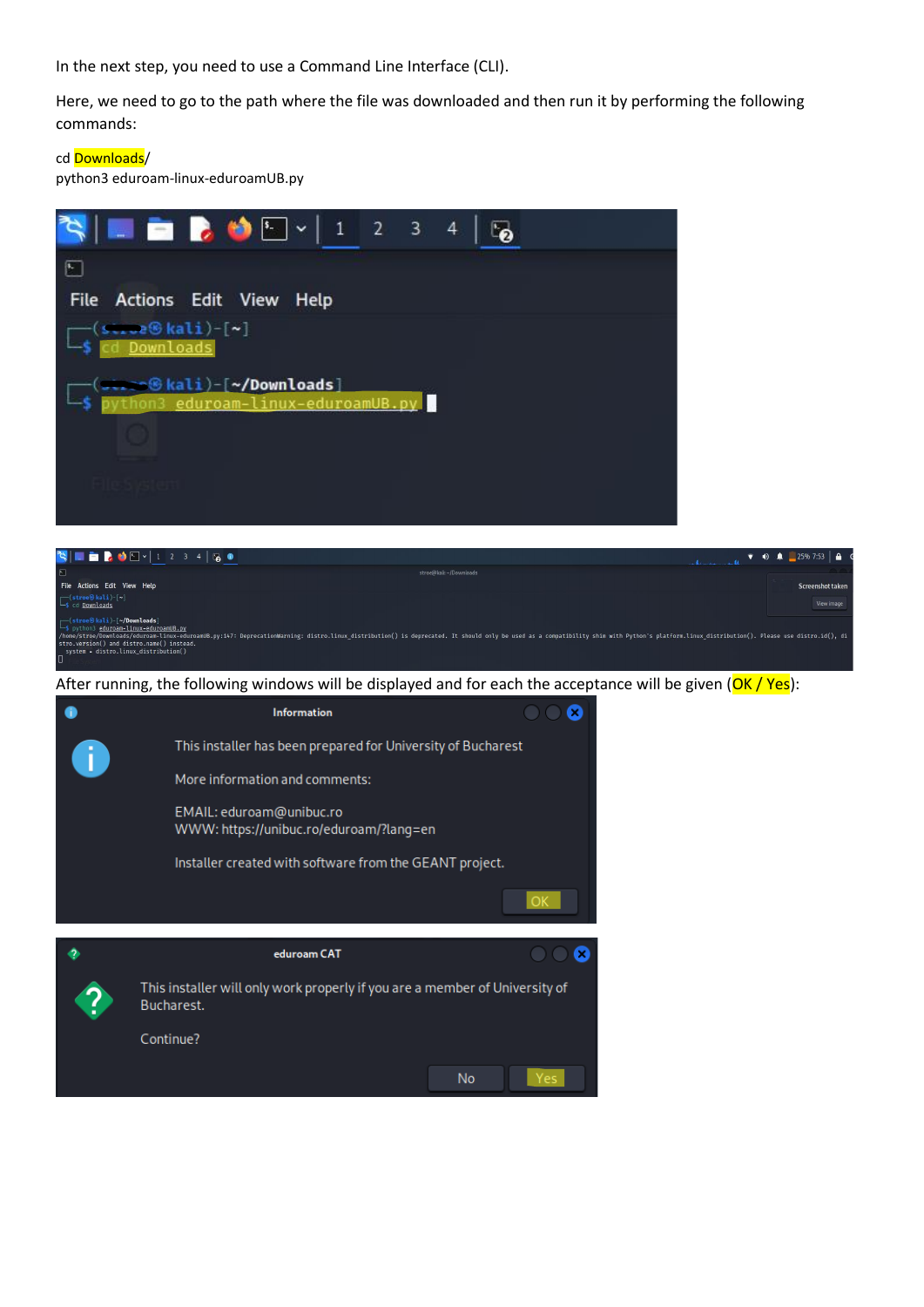The following configuration windows will appear, you will need to fill it with your UB **MS365** account information.

| œ                             | Add a new entry |        |                            |
|-------------------------------|-----------------|--------|----------------------------|
| enter your userid             |                 |        |                            |
| marian.stroe@unibuc.ro        |                 |        |                            |
|                               |                 | Cancel | OK.                        |
| ĸ                             | Add a new entry |        | Я<br>$\bigcirc$ $\bigcirc$ |
|                               |                 |        |                            |
| enter password<br>00000000000 |                 |        |                            |
|                               |                 |        |                            |
|                               |                 | Cancel | $-OK$                      |
| ĸ                             | Add a new entry |        | Q<br>$\bigcirc$ $\bigcirc$ |
| repeat your password          |                 |        |                            |
|                               |                 |        |                            |
|                               |                 | Cancel |                            |

At the end, the message of successfully installing of the "eduroam" profile on your device will be displayed:



The following steps are the last actions required to access the "eduroam" network.

In the Wi-Fi management interface, you will find the "eduroam" installed profile. You will need to open it's settings to see if there is a possible alert: